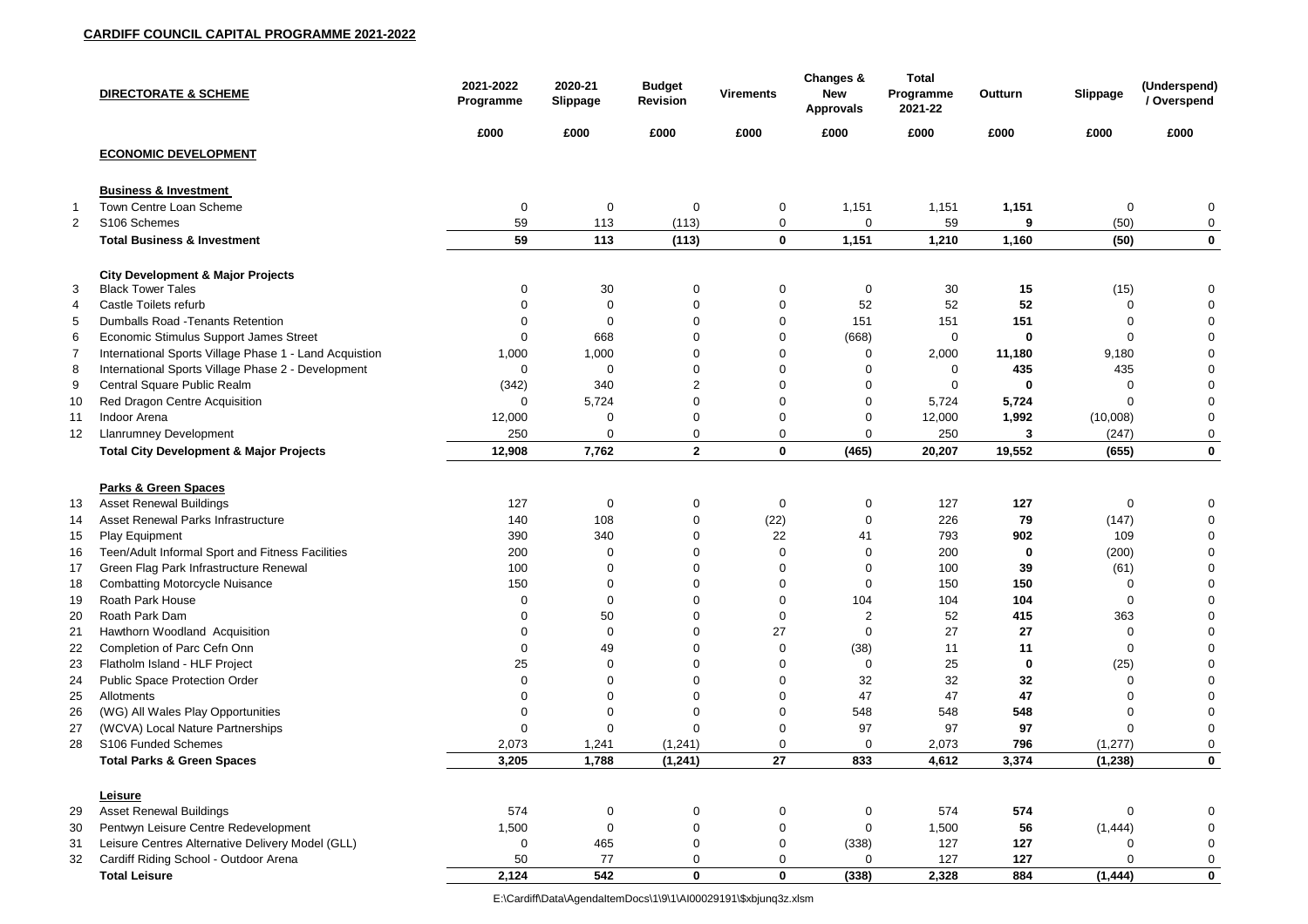|    | <b>DIRECTORATE &amp; SCHEME</b>                                                        | 2021-2022<br>Programme | 2020-21<br>Slippage | <b>Budget</b><br><b>Revision</b> | <b>Virements</b>              | <b>Changes &amp;</b><br><b>New</b><br><b>Approvals</b> | <b>Total</b><br>Programme<br>2021-22 | <b>Outturn</b>   | Slippage          | (Underspend)<br>/ Overspend |
|----|----------------------------------------------------------------------------------------|------------------------|---------------------|----------------------------------|-------------------------------|--------------------------------------------------------|--------------------------------------|------------------|-------------------|-----------------------------|
|    |                                                                                        | £000                   | £000                | £000                             | £000                          | £000                                                   | £000                                 | £000             | £000              | £000                        |
|    | <b>Venues &amp; Cultural Facilities</b>                                                |                        |                     |                                  |                               |                                                        |                                      |                  |                   |                             |
| 33 | Asset Renewal Buildings St Davids's Hall                                               | 490                    | $\mathbf 0$         | $\mathbf 0$                      | 0                             | 0                                                      | 490                                  | 250              | (240)             |                             |
| 34 | Asset Renewal Buildings New Theatre                                                    | 48                     | $\Omega$            | $\mathbf 0$                      | $\mathbf 0$                   | $\overline{0}$                                         | 48                                   | 36               | (12)              |                             |
| 35 | <b>Museum of Cardiff</b>                                                               | 0                      | $\mathbf 0$         | $\mathbf 0$                      | $\mathbf 0$                   | 49                                                     | 49                                   | 49               |                   |                             |
|    | <b>Total Venues &amp; Cultural Facilities</b>                                          | 538                    | $\mathbf 0$         | $\mathbf 0$                      | $\mathbf 0$                   | 49                                                     | 587                                  | 335              | (252)             | $\mathbf 0$                 |
|    | <b>Property &amp; Asset Management</b>                                                 |                        |                     |                                  |                               |                                                        |                                      |                  |                   |                             |
| 36 | <b>Asset Renewal Buildings</b>                                                         | 1,053                  | 1,391               | $\mathbf 0$                      | $\pmb{0}$                     | 0                                                      | 2,444                                | 1,002            | (1, 442)          | 0                           |
| 37 | <b>Community Asset Transfer</b>                                                        | $\Omega$               | 98                  | $\overline{0}$                   | $\mathbf 0$                   | $\Omega$                                               | 98                                   | 0                | (98)              |                             |
| 38 | Cardiff Central Market Regeneration - HLF                                              | 50                     | 19                  | $\mathbf 0$                      | $\mathbf 0$                   | 46                                                     | 115                                  | 96               | (19)              |                             |
| 39 | Ocean Park Arena                                                                       | 0                      | $\overline{0}$      | $\mathbf 0$                      | $\mathbf 0$                   | 85                                                     | 85                                   | 85               | $\Omega$          | 0                           |
|    | <b>Total Property &amp; Asset Management</b>                                           | 1,103                  | 1,508               | $\mathbf 0$                      | $\mathbf 0$                   | 131                                                    | 2,742                                | 1,183            | (1, 559)          | $\mathbf 0$                 |
|    | <b>Harbour Authority</b>                                                               |                        |                     |                                  |                               |                                                        |                                      |                  |                   |                             |
| 40 | <b>Harbour Asset Renewal</b>                                                           | 460                    | $\mathbf 0$         | $\mathbf 0$                      | $\mathbf 0$                   | 245                                                    | 705                                  | 705              | $\mathbf 0$       | 0                           |
|    | <b>Total Harbour Authority</b>                                                         | 460                    | $\mathbf{0}$        | $\mathbf 0$                      | $\mathbf{0}$                  | 245                                                    | 705                                  | 705              | $\mathbf 0$       | $\mathbf 0$                 |
|    | <b>Recycling Waste Management Services</b>                                             |                        |                     |                                  |                               |                                                        |                                      |                  |                   |                             |
|    |                                                                                        |                        |                     |                                  |                               |                                                        |                                      |                  |                   |                             |
| 41 | New HWRC North Cardiff                                                                 | (200)                  | 200                 | $\mathbf 0$                      | 0                             | $\mathbf 0$                                            | $\mathbf 0$                          | $\boldsymbol{0}$ | $\overline{0}$    | $\mathbf 0$                 |
| 42 | Waste Recycling and Collection Review                                                  | 815                    | $\mathbf 0$         | 0                                | $\mathbf 0$                   | $\Omega$                                               | 815                                  | $\mathbf 0$      | (815)             | $\Omega$                    |
| 43 | Waste Recycling and Depot Site Infrastructure                                          | 610<br>45              | 25<br>19            | $\overline{0}$<br>$\Omega$       | $\mathbf 0$<br>$\overline{0}$ | 0<br>32                                                | 635<br>96                            | 419<br>75        | (216)             |                             |
| 44 | <b>Material Recycling Facility</b><br>Lamby Way Control Room, Offices & Fleet Car Park |                        | $\mathbf 0$         | 0                                | $\mathbf 0$                   | 108                                                    | 108                                  | 108              | (21)              |                             |
| 45 |                                                                                        | 0                      | $\mathbf 0$         | $\mathbf 0$                      |                               | 8                                                      | 8                                    | 8                | 0                 | 0                           |
| 46 | <b>MRF Metal Separator</b><br>Waste Grants Match funding                               | 100                    | $\mathbf 0$         | $\Omega$                         | $\mathbf 0$<br>$\mathbf 0$    | $\mathbf 0$                                            | 100                                  | $\mathbf 0$      | 0                 | <sup>0</sup>                |
| 47 |                                                                                        |                        | $\Omega$            | 0                                | 0                             | 309                                                    | 309                                  | 309              | (100)             |                             |
| 48 | <b>Circular Economy Fund Grant</b>                                                     |                        | 0                   | 0                                |                               | 325                                                    | 325                                  | 163              |                   |                             |
| 49 | Rapid Charging Infrastructure<br>Caru Cymru (Keep Wales Tidy)                          |                        | $\Omega$            | $\overline{0}$                   | $\overline{0}$<br>$\mathbf 0$ | 15                                                     | 15                                   | 15               | (162)<br>$\Omega$ |                             |
| 50 | Re-Use Shop Cabin (Wastesavers)                                                        | 0                      | $\Omega$            | $\overline{0}$                   |                               |                                                        | 45                                   | 45               |                   |                             |
| 51 | <b>Total Recycling Waste Management Services</b>                                       | 1,370                  | 244                 | $\mathbf 0$                      | $\overline{0}$<br>$\mathbf 0$ | 45<br>842                                              | 2,456                                | 1,142            |                   | $\mathbf 0$                 |
|    |                                                                                        |                        |                     |                                  |                               |                                                        |                                      |                  | (1, 314)          |                             |
|    | <b>TOTAL ECONOMIC DEVELOPMENT</b>                                                      | 21,767                 | 11,957              | (1, 352)                         | 27                            | 2,448                                                  | 34,847                               | 28,335           | (6, 512)          | 0                           |
|    | <b>EDUCATION &amp; LIFELONG LEARNING</b>                                               |                        |                     |                                  |                               |                                                        |                                      |                  |                   |                             |
|    | <b>Schools - General</b>                                                               |                        |                     |                                  |                               |                                                        |                                      |                  |                   |                             |
|    | <b>Planning &amp; Development</b>                                                      |                        |                     |                                  |                               |                                                        |                                      |                  |                   |                             |
| 52 | <b>Asset Renewal Buildings</b>                                                         | 2,302                  | 4,406               | 0                                | $\overline{0}$                | 3,200                                                  | 9,908                                | 9,908            | $\Omega$          | $\Omega$                    |
| 53 | Asset Renewal Invest to Save                                                           | 12,000                 | $\Omega$            | 0                                | (588)                         | $\mathbf 0$                                            | 11,412                               | 6,735            | (4, 677)          |                             |
| 54 | Suitability / Sufficiency                                                              | 1,040                  | (5,250)             |                                  | 0                             | 5,250                                                  | 1,040                                | 1,040            |                   |                             |
| 55 | Whitchurch High                                                                        | 0                      | 703                 |                                  | $\overline{0}$                | $\Omega$                                               | 703                                  | 703              |                   |                             |
| 56 | <b>Reducing Infant Class Sizes</b>                                                     | 1,860                  | 2,091               | 0                                | 588                           | (2,380)                                                | 2,159                                | 2,159            | O                 |                             |
| 57 | Schools ICT (Hwb) Capital Grant                                                        | 0                      | $\mathbf 0$         | 0                                | $\mathbf 0$                   | 3,500                                                  | 3,500                                | 3,500            |                   |                             |
| 58 | Capital Receipts/S106 Funded Schemes                                                   | 2,334                  | 465                 | (465)                            | $\mathbf 0$                   | $\mathbf 0$                                            | 2,334                                | 528              | (1,806)           | $\mathbf 0$                 |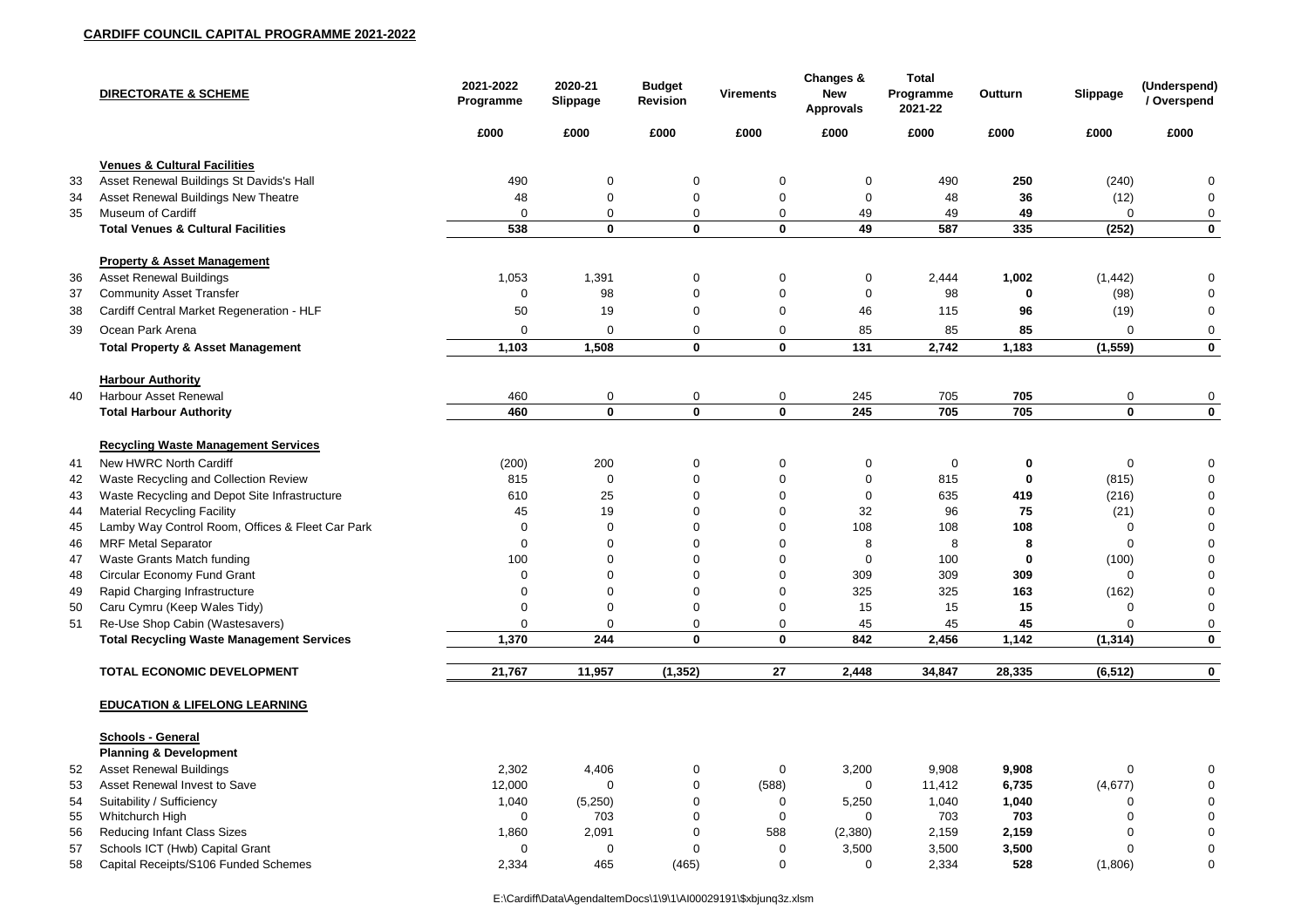| <b>DIRECTORATE &amp; SCHEME</b>         | 2021-2022<br>Programme | 2020-21<br><b>Slippage</b> | <b>Budget</b><br><b>Revision</b> | <b>Virements</b> | Changes &<br><b>New</b><br><b>Approvals</b> | <b>Total</b><br><b>Programme</b><br>2021-22 | Outturn | <b>Slippage</b> | (Underspend<br>Overspend |
|-----------------------------------------|------------------------|----------------------------|----------------------------------|------------------|---------------------------------------------|---------------------------------------------|---------|-----------------|--------------------------|
|                                         | £000                   | £000                       | £000                             | £000             | £000                                        | £000                                        | £000    | £000            | £000                     |
| <b>Total Planning &amp; Development</b> | 19,536                 | 2,415                      | (465)                            |                  | 9,570                                       | 31,056                                      | 24,573  | (6, 483)        |                          |

| Outturn | <b>Slippage</b> | (Underspend)<br>/ Overspend |
|---------|-----------------|-----------------------------|
| £000    | £000            | £000                        |
| 24,573  | (6, 483)        |                             |
|         |                 |                             |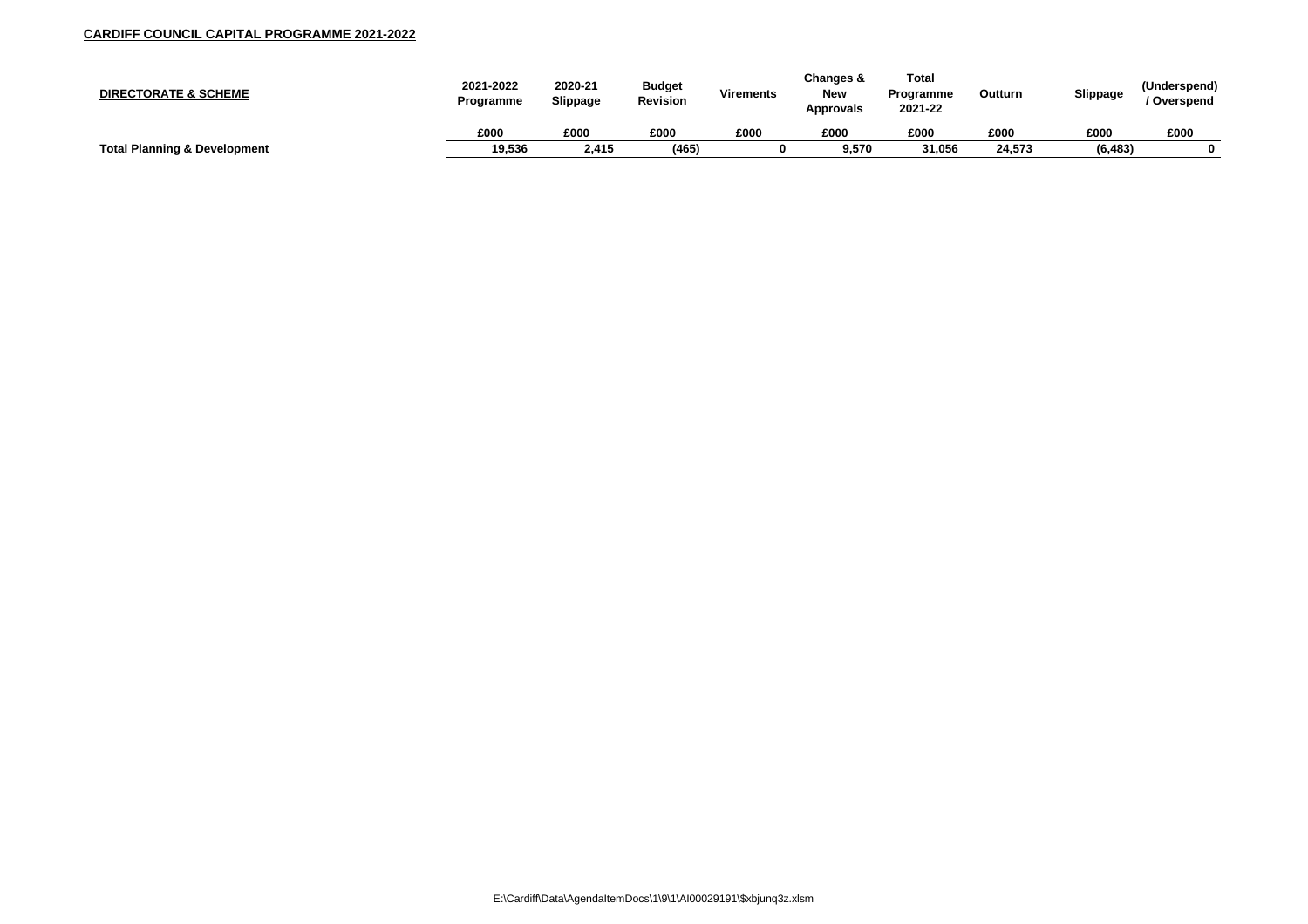|          | <b>DIRECTORATE &amp; SCHEME</b>                              | 2021-2022<br>Programme | 2020-21<br><b>Slippage</b> | <b>Budget</b><br><b>Revision</b> | <b>Virements</b> | <b>Changes &amp;</b><br><b>New</b><br><b>Approvals</b> | <b>Total</b><br>Programme<br>2021-22 | Outturn      | <b>Slippage</b>   | (Underspend)<br>/ Overspend |
|----------|--------------------------------------------------------------|------------------------|----------------------------|----------------------------------|------------------|--------------------------------------------------------|--------------------------------------|--------------|-------------------|-----------------------------|
|          |                                                              | £000                   | £000                       | £000                             | £000             | £000                                                   | £000                                 | £000         | £000              | £000                        |
|          | <b>Schools Organisation Planning</b>                         |                        |                            |                                  |                  |                                                        |                                      |              |                   |                             |
| 59       | 21st Century Schools - Band A                                | $\mathbf 0$            | $\overline{0}$             | $\mathbf 0$                      | $\mathbf 0$      | 0                                                      | 0                                    | 809          | $\Omega$          | 809                         |
| 60       | 21st Century Schools - Band B                                | 23,894                 | 7,054                      | $\Omega$                         | $\mathbf 0$      | 8,000                                                  | 38,948                               | 35,461       | (4,041)           | 554                         |
|          | <b>Total Schools Organisation Planning</b>                   | 23,894                 | 7,054                      | $\mathbf 0$                      | $\mathbf 0$      | 8,000                                                  | 38,948                               | 36,270       | (4,041)           | 1,363                       |
|          | <b>TOTAL EDUCATION &amp; LIFELONG LEARNING</b>               | 43,430                 | 9,469                      | (465)                            | $\mathbf 0$      | 17,570                                                 | 70,004                               | 60,843       | (10, 524)         | 1,363                       |
|          | <b>PEOPLE &amp; COMMUNITIES</b>                              |                        |                            |                                  |                  |                                                        |                                      |              |                   |                             |
|          | <b>COMMUNITIES &amp; HOUSING</b>                             |                        |                            |                                  |                  |                                                        |                                      |              |                   |                             |
|          | <b>Neighbourhood Regeneration</b>                            |                        |                            |                                  |                  |                                                        |                                      |              |                   |                             |
| 61       | Neighbourhood Renewal Schemes                                | 300                    | 254                        | $\mathbf 0$                      | (23)             | 353                                                    | 884                                  | 531          | (353)             | 0                           |
| 62<br>63 | Maelfa Multi Use Games Area<br><b>District Local Centres</b> | $\Omega$<br>250        | 0<br>-0                    | $\mathbf 0$<br>$\mathbf 0$       |                  | 219<br>0                                               | 219<br>250                           | 219<br>15    | $\Omega$<br>(235) |                             |
| 64       | Alleygating                                                  | 100                    | 41                         | 0                                |                  | 0                                                      | 141                                  | 43           | (98)              | ∩                           |
| 65       | Targeted Regeneration Investment Programme Matchfunding      | 1,000                  | 430                        | 0                                | (629)            | 0                                                      | 801                                  | 0            | (801)             |                             |
| 66       | <b>Tudor Street Commercial Business Improvement</b>          | 119                    | 270                        | $\Omega$                         | 540              | 249                                                    | 1,178                                | 1,178        |                   |                             |
| 67       | <b>Tudor Street Business Environment Improvements</b>        | 1,330                  | 0                          | $\Omega$                         | $\Omega$         | 659                                                    | 1,989                                | 1,989        |                   |                             |
| 68       | <b>Tudor Lane Property Enhancement</b>                       |                        | 0                          | 0                                | 89               | 250                                                    | 339                                  | 339          |                   |                             |
| 69       | St Mary Street Improvement Works                             |                        | $\overline{0}$             | 0                                | 0                | 193                                                    | 193                                  | 193          | $\Omega$          |                             |
| 70       | Rhiwbina Community Hub                                       |                        | 288                        | $\Omega$                         | 0                | 55                                                     | 343                                  | 62           | (281)             |                             |
| 71       | <b>City Centre Youth Hub</b>                                 |                        | 706                        | $\Omega$                         | 0                | 80                                                     | 786                                  | $\mathbf{2}$ | (784)             |                             |
| 72       | <b>Whitchurch Community Hub</b>                              |                        | 0                          | $\Omega$                         | 23               | 0                                                      | 23                                   | 23           |                   |                             |
| 73       | <b>Butetown Pavillion</b>                                    |                        | 0                          | 0                                | 0                | 3                                                      | 3                                    |              |                   | 0                           |
| 74       | Youth Zone - Cowbridge Road West Regeneration                | 0                      | $\mathbf 0$                | $\overline{0}$                   | 0                | 0                                                      | $\mathbf 0$                          | 98           | 98                | $\Omega$                    |
| 75       | S106 Funded Projects                                         | 609                    | 1,009                      | (1,009)                          | 0                | 0                                                      | 609                                  | 927          | 318               | 0                           |
|          | <b>Total Neighbourhood Regeneration</b>                      | 3,708                  | 2,998                      | (1,009)                          | $\mathbf 0$      | 2,061                                                  | 7,758                                | 5,622        | (2, 136)          | $\mathbf 0$                 |
|          | <b>Housing (General Fund)</b>                                |                        |                            |                                  |                  |                                                        |                                      |              |                   |                             |
| 76       | <b>Disabled Facilities Service</b>                           | 4,550                  | 809                        | $\overline{0}$                   | (3,854)          | 3,854                                                  | 5,359                                | 4,187        | (1, 172)          |                             |
| 77       | <b>Enable Grant</b>                                          | 436                    | 0                          | $\mathbf 0$                      |                  | 46                                                     | 482                                  | 482          |                   |                             |
| 78       | Independent Living Wellbeing Hub - Displacement              |                        | <sup>0</sup>               | 0                                | 1,101            | 0                                                      | 1,101                                |              | (1, 101)          |                             |
| 79       | <b>Private Rental Sector Lease Scheme</b>                    | 300                    | 0                          | 0                                |                  | (300)                                                  | 0                                    |              |                   |                             |
| 80       | Rapid Response Adaptation                                    |                        |                            | 0                                |                  | 200                                                    | 200                                  | 200          |                   |                             |
| 81       | <b>Assistive Living</b>                                      |                        | <sup>0</sup>               | 0                                |                  | 151                                                    | 151                                  | 151          |                   |                             |
| 82       | <b>Compulsory Purchase Orders</b>                            |                        |                            | 0                                |                  | 137                                                    | 137                                  | 137          |                   |                             |
| 83       | <b>Traveller Site Expansion</b>                              |                        | $\Omega$                   | $\mathbf 0$                      |                  | 82                                                     | 82                                   | 82           |                   |                             |
| 84       | <b>Estate Environmental Improvements</b>                     |                        | 452                        | 0                                |                  | 0                                                      | 452                                  | 449          | (3)               | 0                           |
|          | <b>Total Housing</b>                                         | 5,286                  | 1,261                      | $\mathbf 0$                      | (2,753)          | 4,170                                                  | 7,964                                | 5,688        | (2, 276)          | $\mathbf 0$                 |
|          | <b>Flying Start</b>                                          |                        |                            |                                  |                  |                                                        |                                      |              |                   |                             |
| 85       | <b>Flying Start</b>                                          | 0                      | 130                        | $\mathbf 0$                      | $\mathbf 0$      | 744                                                    | 874                                  | 295          | 0                 | (579)                       |
| 86       | <b>Moorland Primary</b>                                      | 0                      | $\mathbf 0$                | $\mathbf 0$                      |                  | 500                                                    | 500                                  |              | (500)             | 0                           |
| 87       | Childcare                                                    | 480                    | 202                        | 0                                | 0                | (86)                                                   | 596                                  | 392          | (204)             | 0                           |
|          | <b>Total Flying Start</b>                                    | 480                    | 332                        | $\mathbf 0$                      | $\mathbf 0$      | 1,158                                                  | 1,970                                | 687          | (704)             | (579)                       |

E:\Cardiff\Data\AgendaItemDocs\1\9\1\AI00029191\\$xbjunq3z.xlsm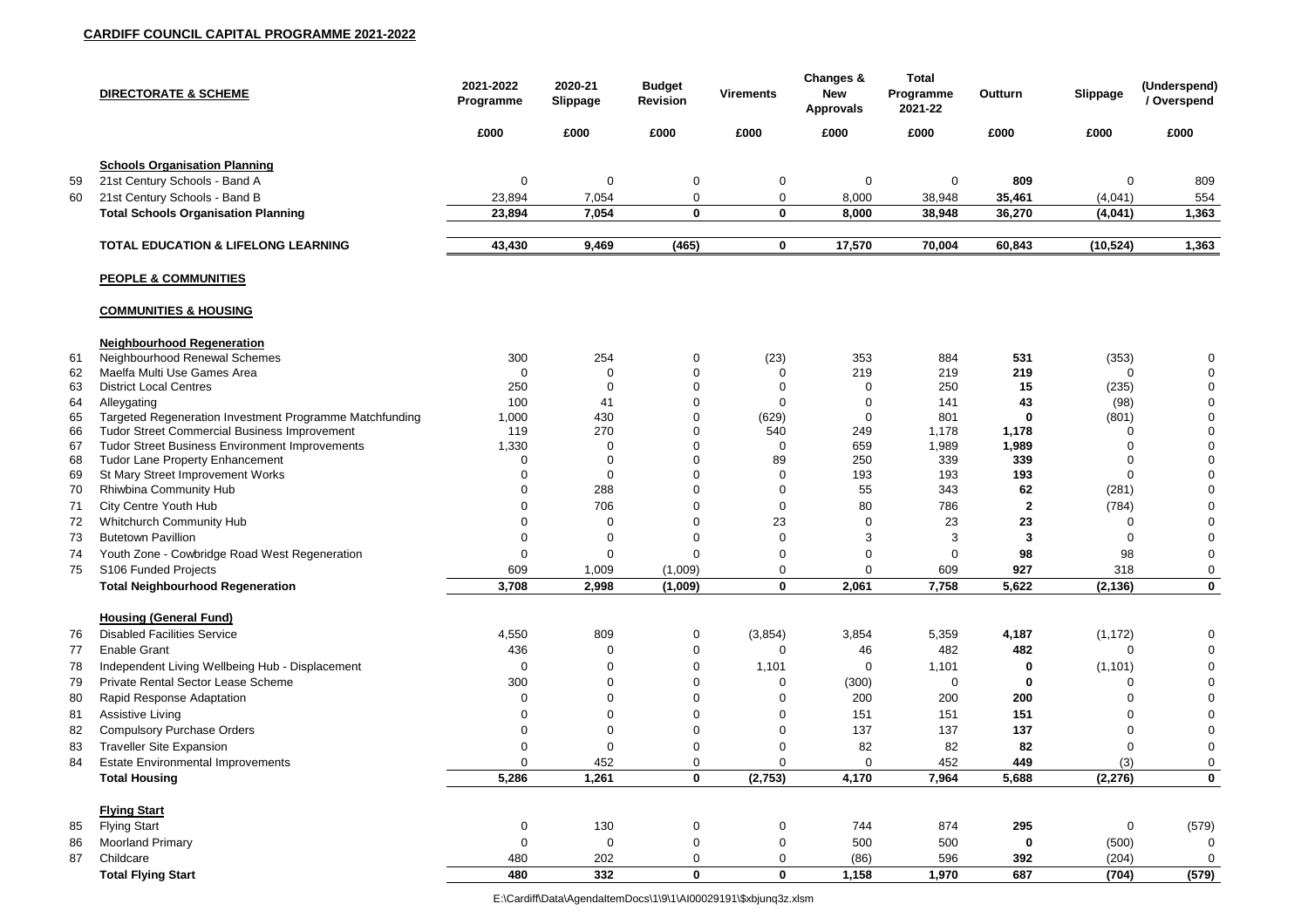|     | <b>DIRECTORATE &amp; SCHEME</b>                                                          | 2021-2022<br>Programme | 2020-21<br><b>Slippage</b> | <b>Budget</b><br><b>Revision</b> | <b>Virements</b> | Changes &<br><b>New</b><br><b>Approvals</b> | <b>Total</b><br>Programme<br>2021-22 | Outturn      | Slippage | (Underspend)<br>/ Overspend |
|-----|------------------------------------------------------------------------------------------|------------------------|----------------------------|----------------------------------|------------------|---------------------------------------------|--------------------------------------|--------------|----------|-----------------------------|
|     |                                                                                          | £000                   | £000                       | £000                             | £000             | £000                                        | £000                                 | £000         | £000     | £000                        |
|     | <b>Total Communities &amp; Housing</b>                                                   | 9,474                  | 4,591                      | (1,009)                          | (2,753)          | 7,389                                       | 17,692                               | 11,997       | (5, 116) | (579)                       |
|     | <b>SOCIAL SERVICES</b>                                                                   |                        |                            |                                  |                  |                                             |                                      |              |          |                             |
|     | <b>Adult Services</b>                                                                    |                        |                            |                                  |                  |                                             |                                      |              |          |                             |
| 88  | <b>Tremorfa Day Services</b>                                                             | $\mathbf 0$            | 49                         | $\mathbf 0$                      | (1)              | 0                                           | 48                                   | 12           | (36)     | 0                           |
| 89  | Day Centre Equipment                                                                     |                        | $\overline{0}$             | $\mathbf 0$                      |                  | 18                                          | 19                                   | 19           |          | 0                           |
| 90  | Fairwater Meals on Wheels - Ovens                                                        |                        | 0                          | $\overline{0}$                   | 0                | 17                                          | 17                                   | 17           |          | 0                           |
|     | <b>Total Adult Services</b>                                                              | $\mathbf 0$            | 49                         | $\mathbf 0$                      | $\mathbf 0$      | 35                                          | 84                                   | 48           | (36)     | $\boldsymbol{0}$            |
|     | <b>Children's Services</b>                                                               |                        |                            |                                  |                  |                                             |                                      |              |          |                             |
| 91  | <b>Accomodation Strategy</b>                                                             | (229)                  | 228                        |                                  | (18)             | 0                                           | (18)                                 | $\mathbf 0$  | 18       | $\mathbf 0$                 |
| 92  | Young Persons Gateway Accommodation                                                      | 250                    | $\overline{0}$             | $\overline{0}$                   | 0                | 0                                           | 250                                  | $\mathbf{2}$ | (248)    | 0                           |
| 93  | Residential Provision for Children Looked After                                          | 500                    | 111                        | 0                                | 18               | 0                                           | 629                                  | 129          | (500)    | $\mathbf 0$                 |
| 94  | <b>Children's Respite Centre Feasibility</b>                                             | 0                      | $\mathbf 0$                | $\overline{0}$                   | $\mathbf 0$      | 2                                           | 2                                    | $\mathbf{2}$ |          | $\mathbf 0$                 |
| 95  | Respite - Learning Disabilities behaviour that<br>challenges (Ty Storrie) - Displacement | $\mathbf 0$            | $\mathbf 0$                | $\overline{0}$                   | 1,148            | 0                                           | 1,148                                | 13           | (1, 135) | $\mathbf 0$                 |
| 96  | Edge of Care Units (*2) - Bringing out of county home -<br>Displacement                  | $\mathbf 0$            | $\mathbf 0$                | $\mathbf 0$                      | 455              | 0                                           | 455                                  | $\mathbf 0$  | (455)    | $\mathbf 0$                 |
| 97  | Childrens Assessment Centres - Displacement                                              | 0                      | $\mathbf 0$                | $\mathbf 0$                      | 455              | 0                                           | 455                                  | $\mathbf 0$  | (455)    | $\boldsymbol{0}$            |
| 98  | Safer Accomodation - Displacement                                                        |                        | $\overline{0}$             | $\mathbf 0$                      | 695              | 0                                           | 695                                  | $\bf{0}$     | (695)    | $\pmb{0}$                   |
|     | <b>Children's Services</b>                                                               | 521                    | 339                        | 1                                | 2,753            | $\mathbf{2}$                                | 3,616                                | 146          | (3, 470) | $\mathbf 0$                 |
|     |                                                                                          |                        |                            |                                  |                  |                                             |                                      |              |          |                             |
|     | <b>Total Social Care</b>                                                                 | 521                    | 388                        |                                  | 2,753            | 37                                          | 3,700                                | 194          | (3, 506) | $\bf{0}$                    |
|     | <b>TOTAL PEOPLE &amp; COMMUNITIES</b>                                                    | 9,995                  | 4,979                      | (1,008)                          | $\mathbf 0$      | 7,426                                       | 21,392                               | 12,191       | (8,622)  | (579)                       |
|     | PLANNING, TRANSPORT & ENVIRONMENT                                                        |                        |                            |                                  |                  |                                             |                                      |              |          |                             |
|     | <b>Energy Projects &amp; Sustainability</b>                                              |                        |                            |                                  |                  |                                             |                                      |              |          |                             |
| 99  | <b>Cardiff Heat Network</b>                                                              | 4,000                  | $\overline{0}$             | 0                                | 0                | 0                                           | 4,000                                | 2,450        | (1,550)  | 0                           |
| 100 | Energy Retrofit of Buildings (REFIT - Invest to Save)                                    | 550                    | 750                        | $\mathbf 0$                      | (1, 349)         | 1,398                                       | 1,349                                | 1,349        |          |                             |
| 101 | Salix SEELS                                                                              | 500                    | $\overline{0}$             | 0                                |                  | (500)                                       | $\mathbf 0$                          |              |          |                             |
| 102 | Lamby Way Solar Farm                                                                     | 1,069                  | 609                        | 0                                |                  | 417                                         | 2,095                                | 2,095        | ∩        | 0                           |
| 103 | One Planet Strategy small schemes & matchfunding                                         | 700                    | $\Omega$                   | 0                                | (270)            | 100                                         | 530                                  | 170          | (360)    | $\mathbf 0$                 |
|     | <b>Total Energy Projects &amp; Sustainability</b>                                        | 6,819                  | 1,359                      | $\mathbf 0$                      | (1,619)          | 1,415                                       | 7,974                                | 6,064        | (1, 910) | $\mathbf 0$                 |
|     |                                                                                          |                        |                            |                                  |                  |                                             |                                      |              |          |                             |
|     | <b>Bereavement &amp; Registration Services</b>                                           |                        |                            |                                  |                  |                                             |                                      |              |          |                             |
| 104 | New Cemetery Site (Invest To Save)                                                       | $\Omega$               | 149                        | $\overline{0}$                   | 0                | 12                                          | 161                                  | 161          | 0        | 0                           |
| 105 | <b>Improvements of Facilities</b>                                                        |                        | $\overline{0}$             | $\mathbf 0$                      | $\Omega$         | 66                                          | 66                                   | 66           | $\Omega$ |                             |
| 106 | <b>Bereavement Asset Renewal</b>                                                         | 95                     | 90                         | $\overline{0}$                   |                  | 0                                           | 185                                  | 90           | (95)     | 0                           |
| 107 | <b>Asset Renewal Buildings</b>                                                           | 13                     | 0                          | $\mathbf{0}$                     | 0                | 0                                           | 13                                   | 13           | $\Omega$ | $\pmb{0}$                   |
|     | <b>Total Bereavement &amp; Registration Services</b>                                     | 108                    | 239                        | $\mathbf 0$                      | $\mathbf 0$      | 78                                          | 425                                  | 330          | (95)     | $\mathbf 0$                 |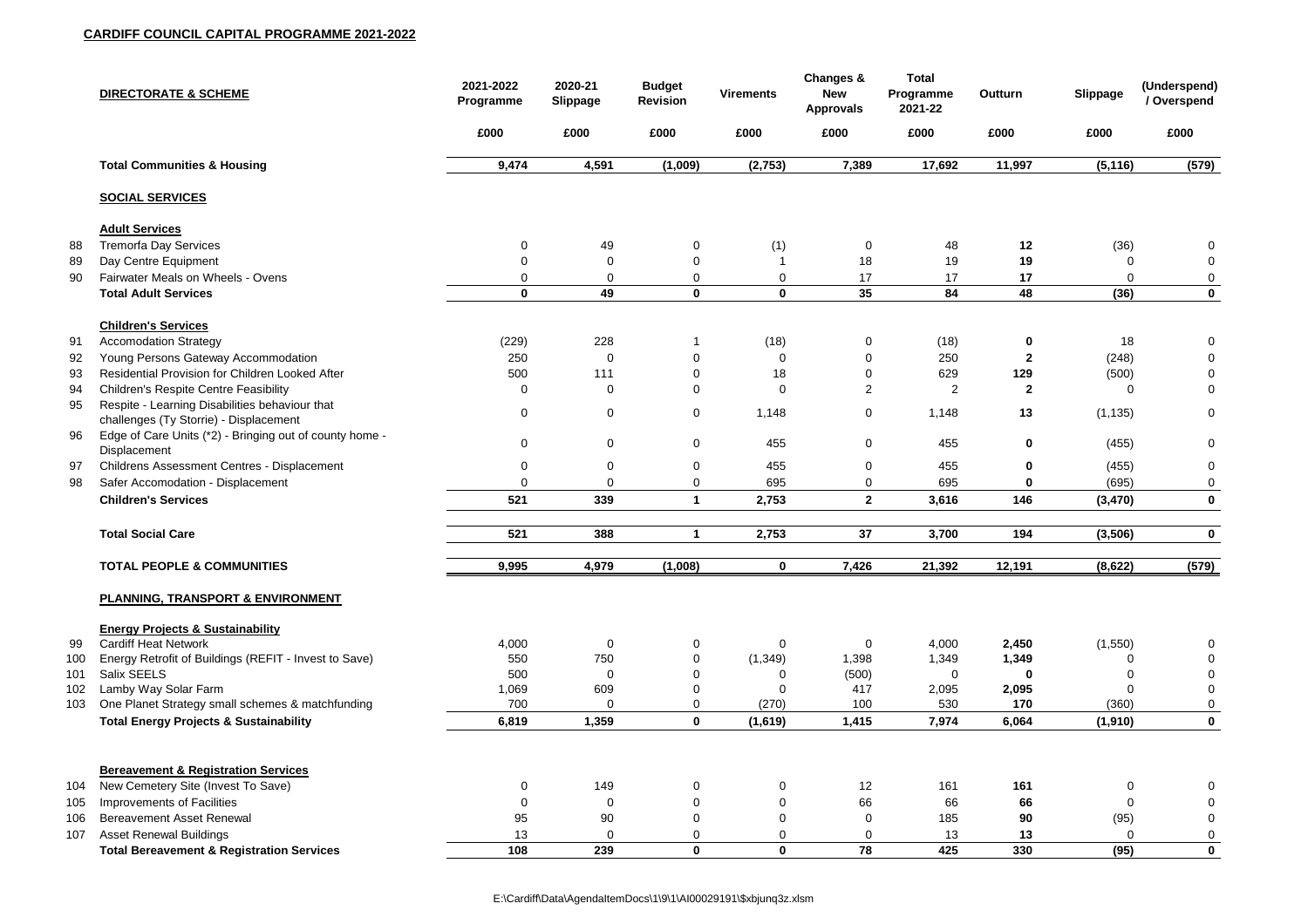| <b>DIRECTORATE &amp; SCHEME</b> | 2021-2022<br><b>Programme</b> | 2020-21<br>Slippage | <b>Budget</b><br><b>Revision</b> | <b>Virements</b> | <b>Changes &amp;</b><br><b>New</b><br><b>Approvals</b> | Total<br><b>Programme</b><br>2021-22 | Outturn | <b>Slippage</b> | 'Undersp<br>Oversp |
|---------------------------------|-------------------------------|---------------------|----------------------------------|------------------|--------------------------------------------------------|--------------------------------------|---------|-----------------|--------------------|
|                                 | £000                          | £000                | £000                             | £000             | £000                                                   | £000                                 | £000    | £000            | £000               |

| <b>Outturn</b> | <b>Slippage</b> | (Underspend)<br>/ Overspend |
|----------------|-----------------|-----------------------------|
| £000           | £000            | £000                        |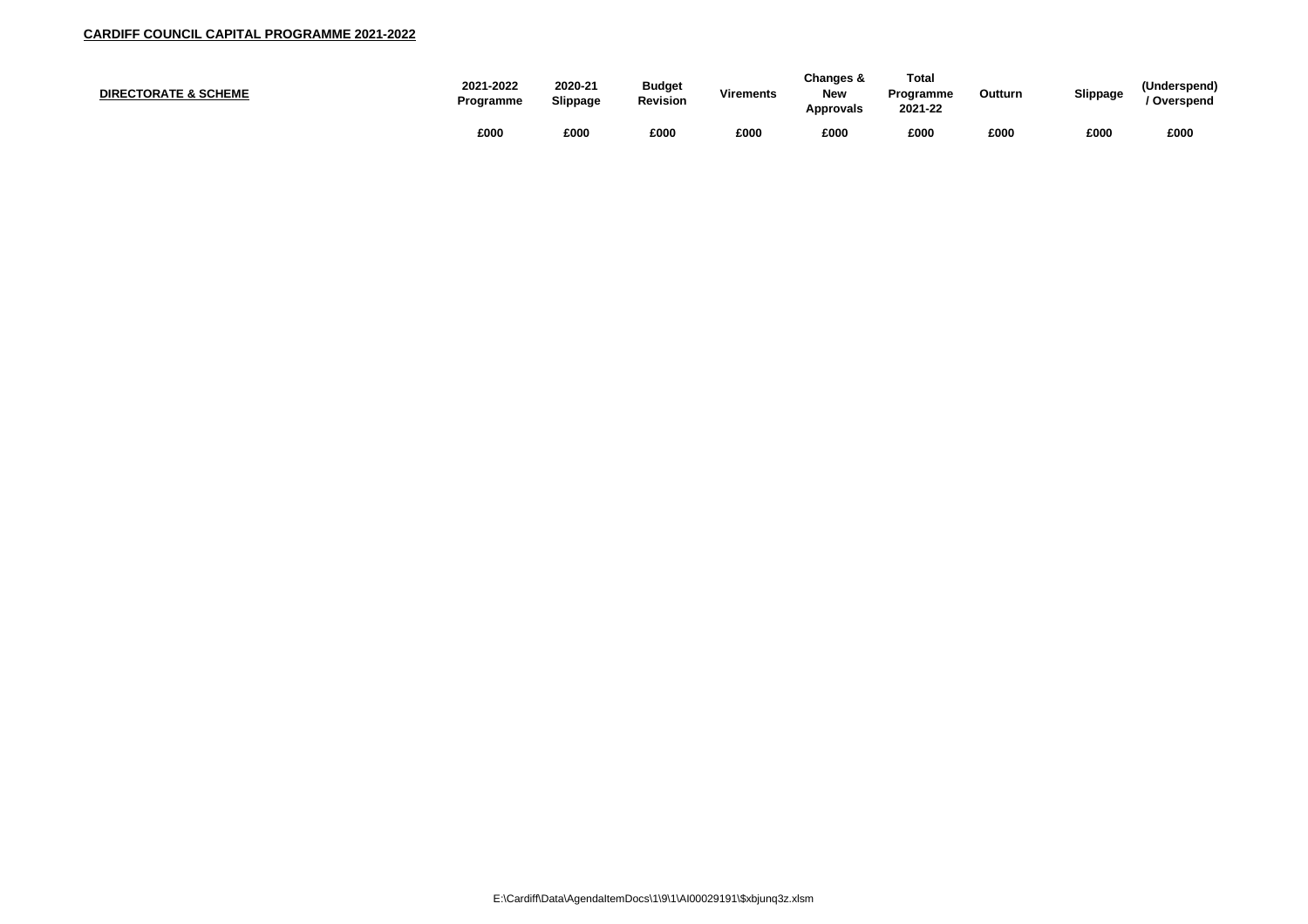|     | <b>DIRECTORATE &amp; SCHEME</b>                                   | 2021-2022<br>Programme | 2020-21<br><b>Slippage</b> | <b>Budget</b><br><b>Revision</b> | <b>Virements</b> | Changes &<br><b>New</b><br><b>Approvals</b> | <b>Total</b><br>Programme<br>2021-22 | Outturn | <b>Slippage</b> | (Underspend)<br>/ Overspend |
|-----|-------------------------------------------------------------------|------------------------|----------------------------|----------------------------------|------------------|---------------------------------------------|--------------------------------------|---------|-----------------|-----------------------------|
|     |                                                                   | £000                   | £000                       | £000                             | £000             | £000                                        | £000                                 | £000    | £000            | £000                        |
|     | <b>Highway Infrastructure</b>                                     |                        |                            |                                  |                  |                                             |                                      |         |                 |                             |
| 108 | Highway Carriageway - Reconstruction                              | 400                    | 108                        | 0                                | 0                | 0                                           | 508                                  | 450     | (58)            |                             |
| 109 | <b>Highway Resurfacing</b>                                        | 3,900                  | 1,128                      |                                  | (59)             | 1,715                                       | 6,684                                | 4,010   | (2,674)         |                             |
| 110 | Footpaths                                                         | 760                    | 0                          | $\Omega$                         | 225              | 0                                           | 985                                  | 985     |                 |                             |
| 111 | Footway Improvements around Highway Trees                         | 125                    | 44                         | 0                                | (166)            |                                             | 3                                    |         |                 |                             |
| 112 | Millennium Walkway                                                | 1,500                  | 122                        | 0                                | 438              | 0                                           | 2,060                                | 2,460   | 400             |                             |
| 113 | <b>Bridges &amp; Structures</b>                                   | 0                      | 1,508                      |                                  | (205)            | 0                                           | 1,303                                | 401     | (902)           |                             |
| 114 | <b>Street Lighting Renewals</b>                                   | 0                      | 731                        | 0                                | (233)            | 0                                           | 498                                  | 114     | (384)           |                             |
| 115 | LED Lighting Residential (Invest to Save)                         | 0                      | 3,000                      | $\Omega$                         |                  | 0                                           | 3,000                                | 2,227   | (773)           |                             |
| 116 | Coastal Erosion Scheme Rover Way to Lamby Way                     | 382                    | 196                        | $\Omega$                         |                  | 51                                          | 629                                  | 433     | (196)           | 0                           |
| 117 | <b>Flood Prevention Schemes</b>                                   | 250                    | $\overline{0}$             | $\Omega$                         | $\mathbf 0$      | 506                                         | 756                                  | 518     | (238)           | $\mathbf 0$                 |
|     | <b>Total Highway Maintenance</b>                                  | 7,317                  | 6,837                      | $\mathbf 0$                      | $\mathbf 0$      | 2,272                                       | 16,426                               | 11,601  | (4, 825)        | $\mathbf 0$                 |
|     | <b>Traffic &amp; Transportation</b>                               |                        |                            |                                  |                  |                                             |                                      |         |                 |                             |
| 118 | Asset Renewal Telematics / Butetown Tunnel                        | 300                    | 346                        | $\overline{0}$                   | $\mathbf 0$      | 0                                           | 646                                  | 145     | (501)           | $\Omega$                    |
| 119 | <b>Cycling Development</b>                                        | 1,400                  | 2,392                      | 0                                | (209)            | 0                                           | 3,583                                | 1,642   | (1, 941)        | 0                           |
| 120 | <b>Road Safety Schemes</b>                                        | 335                    | 30                         | $\Omega$                         |                  | 0                                           | 365                                  | 365     |                 |                             |
| 121 | <b>WG Grant Matchfunding</b>                                      | 375                    | 502                        | $\Omega$                         |                  | 0                                           | 877                                  | 741     | (136)           |                             |
| 122 | WG (Local Transport Fund)                                         | 2,500                  | 0                          | 0                                |                  | 478                                         | 2,978                                | 2,793   | (185)           |                             |
| 123 | WG (Road Safety Casualty Reduction)                               | 175                    | 0                          | $\Omega$                         |                  | (55)                                        | 120                                  | 120     |                 |                             |
| 124 | WG (Safe Routes in Communities)                                   | 750                    | $\overline{0}$             | $\Omega$                         |                  | 594                                         | 1,344                                | 1,344   |                 |                             |
| 125 | WG (Active Travel Fund)                                           | 3,500                  | $\Omega$                   | $\Omega$                         |                  | 2,938                                       | 6,438                                | 6,438   |                 |                             |
| 126 | WG (Local Sustainable Transport Covid Response)                   | 0                      | 0                          | $\Omega$                         |                  | 1,030                                       | 1,030                                | 1,030   |                 |                             |
| 127 | WG (Burns Active Travel Fund)                                     | $\Omega$               | $\Omega$                   | $\Omega$                         |                  | 225                                         | 225                                  | 225     |                 |                             |
| 128 | WG (Air Quality)                                                  | 9,608                  |                            |                                  |                  | (3, 462)                                    | 6,146                                | 6,146   |                 |                             |
| 129 | City Centre Eastside and Canal Phase 1                            | 1,225                  | <sup>n</sup>               | $\Omega$                         |                  |                                             | 1,230                                | 1,209   | (21)            | $\Omega$                    |
| 130 | <b>City Centre Transport Schemes Matchfunding</b>                 | 300                    | (383)                      | 0                                | $\Omega$         | 0                                           | (83)                                 | 0       | 83              | 0                           |
| 131 | City Centre Transport Impact - Enabling works                     | 1,500                  | 0                          | $\Omega$                         |                  | 0                                           | 1,500                                | 0       | (1,500)         | 0                           |
| 132 | Electric Vehicle Charging Points Car Parks (ULEVTF)               | 150                    | 0                          | 0                                |                  | (145)                                       | 5                                    |         |                 |                             |
| 133 | <b>Bus Corridor Improvements</b>                                  | 250                    | 39                         | 0                                |                  |                                             | 289                                  | 150     | (139)           |                             |
| 134 | Cardiff West Interchange                                          | 50                     | 208                        | $\Omega$                         |                  |                                             | 258                                  | 33      | (225)           | 0                           |
| 135 | S106 Funded Schemes                                               | 706                    | 186                        | (186)                            |                  |                                             | 706                                  | 266     | (440)           | 0                           |
|     | <b>Total Traffic &amp; Transportation</b>                         | 23,124                 | 3,320                      | (186)                            | (209)            | 1,608                                       | 27,657                               | 22,652  | (5,005)         | $\mathbf 0$                 |
|     |                                                                   |                        |                            |                                  |                  |                                             |                                      |         |                 |                             |
|     | <b>Strategic Planning &amp; Regulatory</b>                        |                        |                            |                                  |                  |                                             |                                      |         |                 |                             |
| 136 | S106 Projects<br><b>Total Strategic Planning &amp; Regulatory</b> | 181<br>181             | 77<br>77                   | (77)<br>(77)                     | 0<br>$\mathbf 0$ | $\overline{0}$<br>$\mathbf{0}$              | 181<br>181                           | 9<br>9  | (172)<br>(172)  | 0<br>$\mathbf 0$            |
|     |                                                                   |                        |                            |                                  |                  |                                             |                                      |         |                 |                             |
|     | TOTAL PLANNING, TRANSPORT & ENVIRONMENT                           | 37,549                 | 11,832                     | (263)                            | (1,828)          | 5,373                                       | 52,663                               | 40,656  | (12,007)        | $\mathbf 0$                 |
|     | <b>RESOURCES</b>                                                  |                        |                            |                                  |                  |                                             |                                      |         |                 |                             |
|     | <b>Technology</b>                                                 |                        |                            |                                  |                  |                                             |                                      |         |                 |                             |
| 137 | Modernising ICT to improve Business Processes                     | 225                    | 202                        | 0                                | 209              | 0                                           | 636                                  | 429     | (207)           | 0                           |
| 138 | <b>ICT Refresh</b>                                                | 500                    | 468                        | $\overline{0}$                   | $\mathbf 0$      | 0                                           | 968                                  | 427     | (541)           | 0                           |

E:\Cardiff\Data\AgendaItemDocs\1\9\1\AI00029191\\$xbjunq3z.xlsm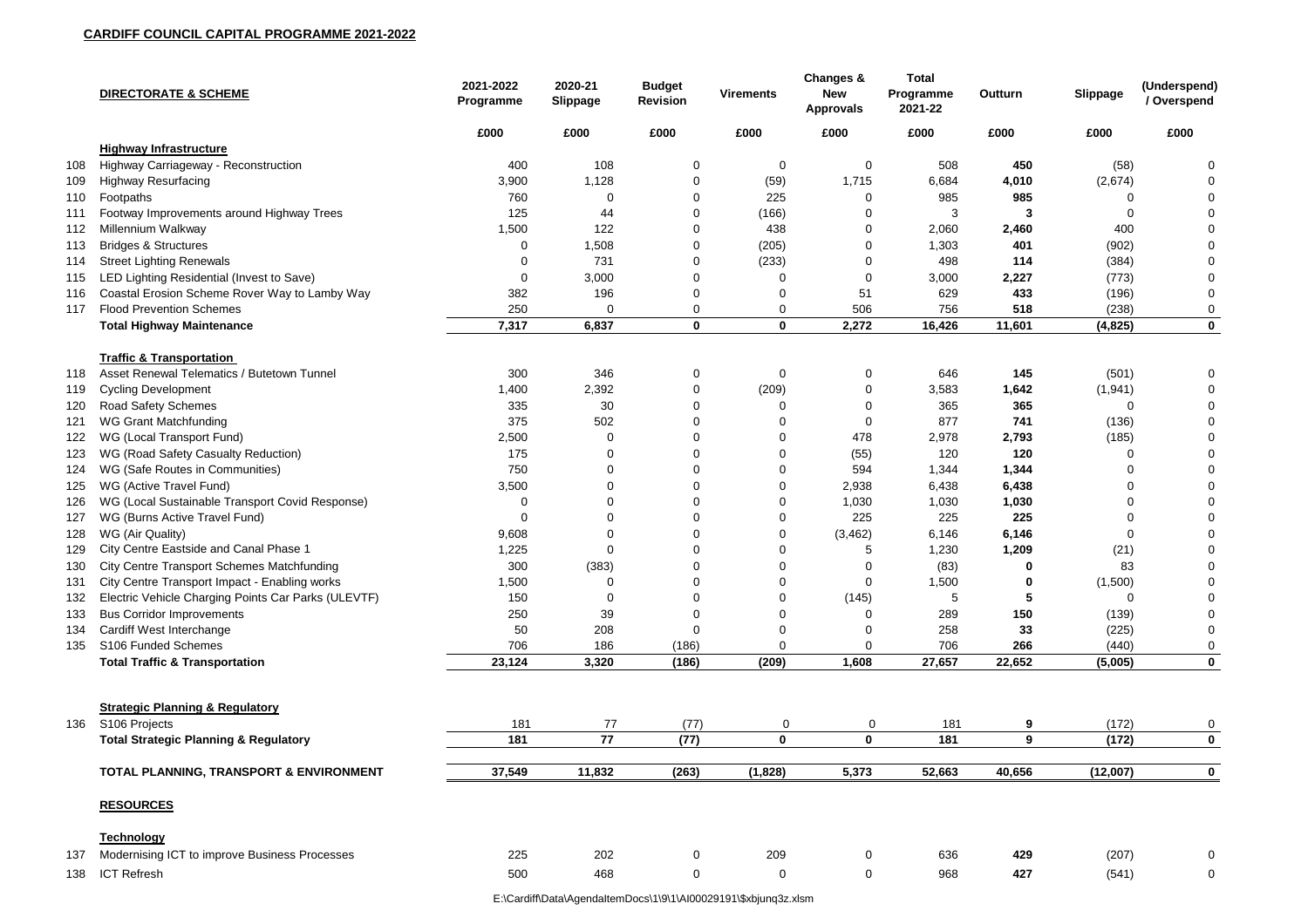| <b>DIRECTORATE &amp; SCHEME</b> | 2021-2022<br><b>Programme</b> | 2020-21<br>Slippage | <b>Budget</b><br><b>Revision</b> | <b>Virements</b> | Changes &<br><b>New</b><br><b>Approvals</b> | <b>Total</b><br><b>Programme</b><br>2021-22 | Outturn | <b>Slippage</b> | (Underspend<br>Overspend |
|---------------------------------|-------------------------------|---------------------|----------------------------------|------------------|---------------------------------------------|---------------------------------------------|---------|-----------------|--------------------------|
|                                 | £000                          | £000                | £000                             | £000             | £000                                        | £000                                        | £000    | £000            | £000                     |
| <b>Total Technology</b>         | 725                           | 670                 |                                  | 209              |                                             | 1,604                                       | 856     | (748)           |                          |

| Outturn | <b>Slippage</b> | (Underspend)<br>/ Overspend |
|---------|-----------------|-----------------------------|
| £000    | £000            | £000                        |
| 856     | (748)           |                             |
|         |                 |                             |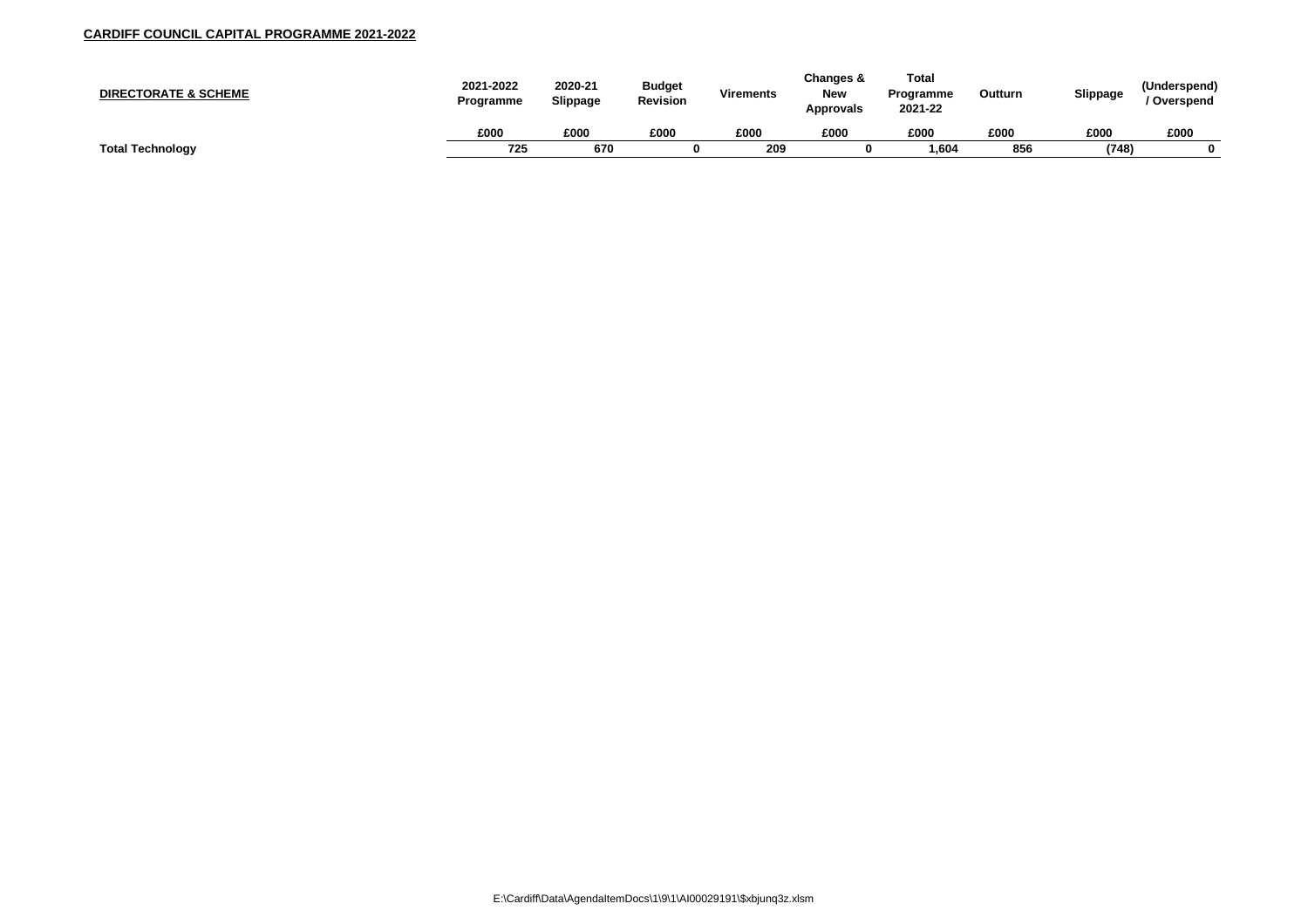|     | <b>DIRECTORATE &amp; SCHEME</b>                             | 2021-2022<br>Programme | 2020-21<br><b>Slippage</b> | <b>Budget</b><br><b>Revision</b> | <b>Virements</b> | <b>Changes &amp;</b><br><b>New</b><br><b>Approvals</b> | <b>Total</b><br>Programme<br>2021-22 | Outturn     | <b>Slippage</b> | (Underspend)<br>/ Overspend |
|-----|-------------------------------------------------------------|------------------------|----------------------------|----------------------------------|------------------|--------------------------------------------------------|--------------------------------------|-------------|-----------------|-----------------------------|
|     |                                                             | £000                   | £000                       | £000                             | £000             | £000                                                   | £000                                 | £000        | £000            | £000                        |
|     | <b>Central Transport Services</b>                           |                        |                            |                                  |                  |                                                        |                                      |             |                 |                             |
| 139 | Vehicle Replacement - Lease or Buy Phase 1                  |                        | 2,240                      | 0                                | 0                | 205                                                    | 2,445                                | 2,355       | (90)            |                             |
| 140 | Vehicle Replacement - Lease or Buy Phase 2                  |                        | 0                          | 0                                | 270              | 820                                                    | 1,090                                | 3,484       | 2,394           |                             |
| 141 | Zero Emmission Vehicles - WG Energy Service                 |                        | <sup>0</sup>               |                                  | $\Omega$         | 360                                                    | 360                                  | 360         |                 |                             |
| 142 | EV Charge Points at Council Buildings                       |                        | 0                          | $\Omega$                         | 0                | 241                                                    | 241                                  | 241         |                 |                             |
| 143 | CTS - Minor Repair Workshop                                 |                        | 48                         | 0                                | $\mathbf 0$      | (17)                                                   | 31                                   | 31          | 0               | 0                           |
|     | <b>Total Central Transport Services</b>                     | $\mathbf 0$            | 2,288                      | $\mathbf 0$                      | 270              | 1,609                                                  | 4,167                                | 6,471       | 2,304           | $\mathbf 0$                 |
|     | <b>Corporate</b>                                            |                        |                            |                                  |                  |                                                        |                                      |             |                 |                             |
| 144 | Contingency                                                 | 200                    | $\mathbf 0$                | $\mathbf 0$                      | (27)             | (173)                                                  | 0                                    | 0           | $\mathbf 0$     | 0                           |
| 145 | Invest to Save - Small Schemes                              | 500                    | $\overline{0}$             | $\Omega$                         |                  | (500)                                                  | 0                                    |             | $\Omega$        |                             |
| 146 | City Deal WIF Payment to Region                             | 3,594                  | 3,198                      |                                  |                  |                                                        | 6,792                                | $\mathbf 0$ | (6, 792)        |                             |
| 147 | Core Office Strategy - Digital Infrastructure               | 4,800                  | 879                        | 0                                |                  |                                                        | 5,679                                | 277         | (5,402)         |                             |
| 148 | Web casting and Infrastructure                              | $\Omega$               | 260                        |                                  |                  |                                                        | 260                                  | 100         | (160)           |                             |
| 149 | <b>Onsite Construction Skills Hub</b>                       | 110                    | 0                          | 0                                |                  | (3)                                                    | 107                                  | 107         |                 |                             |
| 150 | Cardiff City Transport Services - Equity                    | 6,600                  | $\Omega$                   | $\mathbf 0$                      | (6,600)          | 6,600                                                  | 6,600                                | 6,600       | <sup>0</sup>    | 0                           |
| 151 | Electric Bus and Infrastructure Grant Scheme - Displacement | $\mathbf 0$            | $\mathbf 0$                | $\mathbf 0$                      | 7,949            | $\overline{0}$                                         | 7,949                                | $\mathbf 0$ | (7, 949)        | 0                           |
|     | <b>Total Corporate</b>                                      | 15,804                 | 4,337                      | $\mathbf 0$                      | 1,322            | 5,924                                                  | 27,387                               | 7,084       | (20, 303)       | $\mathbf 0$                 |
|     | <b>TOTAL RESOURCES</b>                                      | 16,529                 | 7,295                      | $\mathbf 0$                      | 1,801            | 7,533                                                  | 33,158                               | 14,411      | (18, 747)       | $\boldsymbol{0}$            |
|     | <b>TOTAL GENERAL FUND</b>                                   | 129,270                | 45,532                     | (3,088)                          | $\mathbf 0$      | 40,350                                                 | 212,064                              | 156,436     | (56, 412)       | 784                         |
|     | <b>PUBLIC HOUSING (HRA)</b>                                 |                        |                            |                                  |                  |                                                        |                                      |             |                 |                             |
| 152 | <b>Estate Regeneration and Stock Remodelling</b>            | 3,150                  | (337)                      | 337                              | (803)            | 803                                                    | 3,150                                | 5,623       | 2,473           |                             |
| 153 | External and Internal improvements to buildings             | 19,250                 | 3,081                      | (3,081)                          | 4,257            | 8,663                                                  | 32,170                               | 23,004      | (9, 166)        | 0                           |
| 154 | <b>Disabled Facilities Service</b>                          | 3,350                  | 1,304                      | (1, 304)                         | (1,320)          | 1,320                                                  | 3,350                                | 2,502       | (848)           | 0                           |
| 155 | <b>Housing New Builds &amp; Acquisitions</b>                | 60,990                 | (905)                      | 905                              | (2, 134)         | 3,454                                                  | 62,310                               | 30,267      | (32, 043)       | 0                           |
|     | <b>TOTAL PUBLIC HOUSING</b>                                 | 86,740                 | 3,143                      | (3, 143)                         | $\mathbf 0$      | 14,240                                                 | 100,980                              | 61,396      | (39, 584)       | $\mathbf 0$                 |
|     | <b>TOTAL</b>                                                | 216,010                | 48,675                     | (6, 231)                         | $\mathbf 0$      | 54,590                                                 | 313,044                              | 217,832     | (95, 996)       | <u>784</u>                  |
|     |                                                             |                        |                            |                                  |                  |                                                        |                                      |             |                 |                             |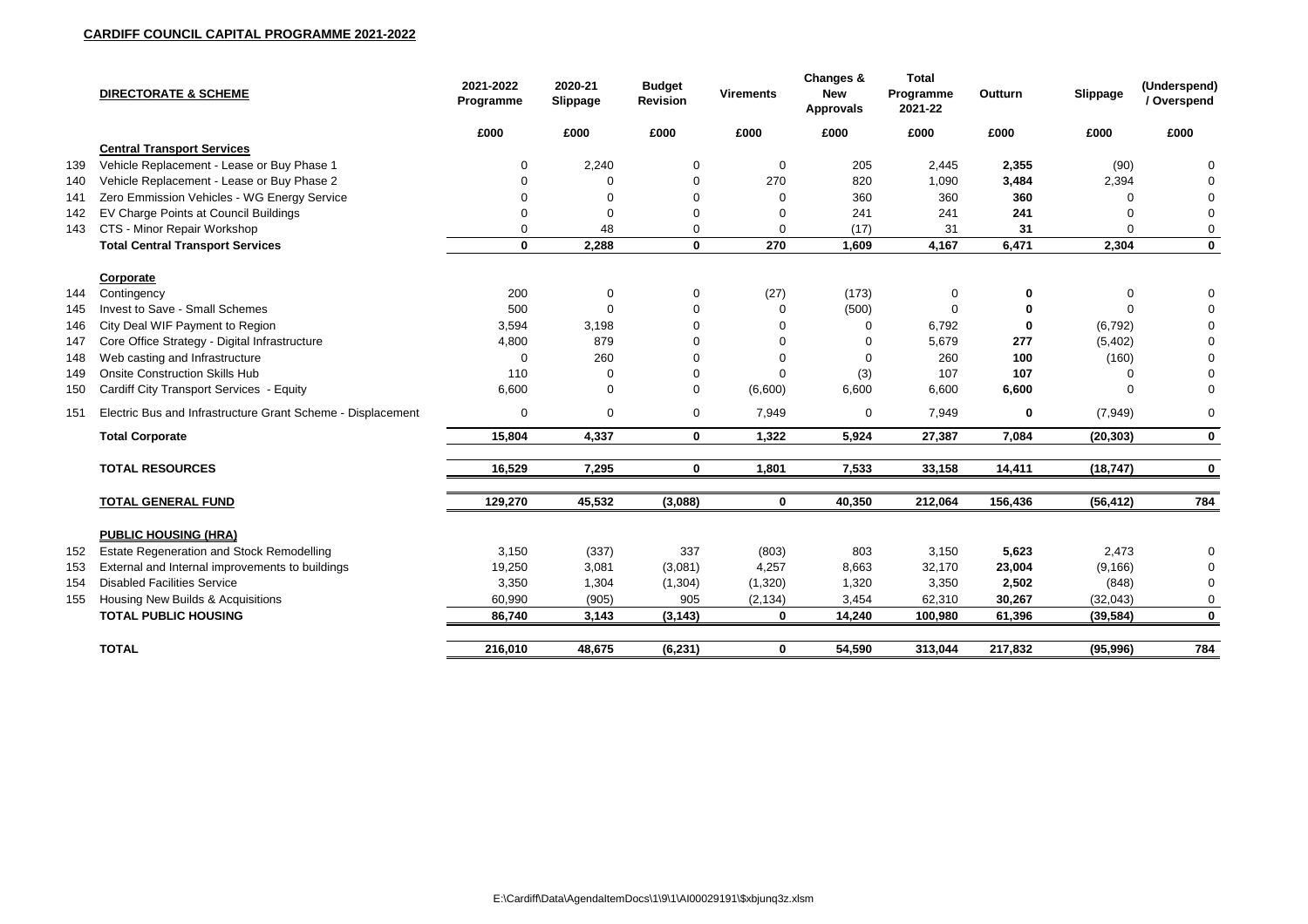| Total    |  |
|----------|--|
| Variance |  |

**£000**

| 0             |
|---------------|
| (50)          |
| (50)          |
|               |
|               |
| (15)          |
| 0             |
| $\mathbf 0$   |
| $\mathbf 0$   |
| 9,180         |
| 435           |
| $\bf{0}$      |
| $\mathbf 0$   |
| (10,008)      |
| (247)         |
| (655)         |
|               |
|               |
| 0             |
| (147)         |
| 109           |
| (200)         |
| (61)          |
| 0<br>$\bf{0}$ |
| 363           |
| $\bf{0}$      |
| $\bf{0}$      |
| (25)          |
| 0             |
| 0             |
| $\bf{0}$      |
| $\mathbf 0$   |
| (1, 277)      |
| (1, 238)      |
|               |
|               |
| 0             |
| (1, 444)      |
| 0             |

**0**

**(1,444)**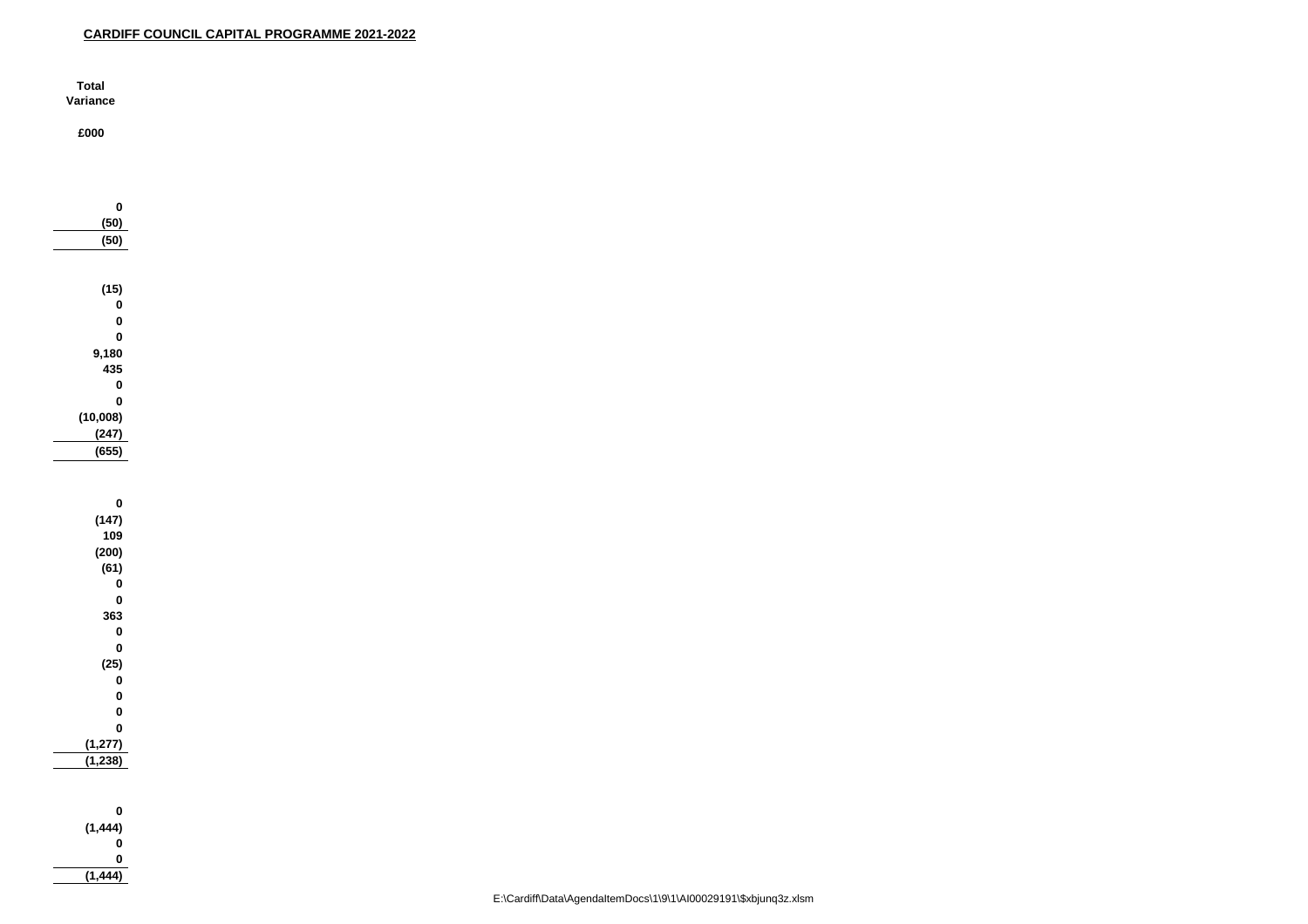| <b>Total</b>            |
|-------------------------|
| Variance                |
|                         |
| £000                    |
|                         |
|                         |
| (240)                   |
| (12)                    |
| $\pmb{0}$               |
| (252)                   |
|                         |
|                         |
| (1, 442)                |
| (98)                    |
| (19)                    |
|                         |
| $\pmb{0}$               |
| (1,559)                 |
|                         |
|                         |
| $\mathbf 0$             |
| $\overline{\mathbf{0}}$ |
|                         |
|                         |
| $\pmb{0}$               |
| (815)                   |
| (216)                   |
| (21)                    |
| $\pmb{0}$               |
| $\pmb{0}$               |
| (100)                   |
| $\pmb{0}$               |
| (162)                   |
| $\pmb{0}$               |
| $\frac{0}{\sqrt{1}}$    |
| (1, 314)                |
|                         |
| (6, 512)                |
|                         |
|                         |
|                         |
|                         |
|                         |
| $\pmb{0}$               |
| (4, 677)                |
| $\pmb{0}$               |
| $\pmb{0}$               |
| $\pmb{0}$               |

**0**

**(1,806)**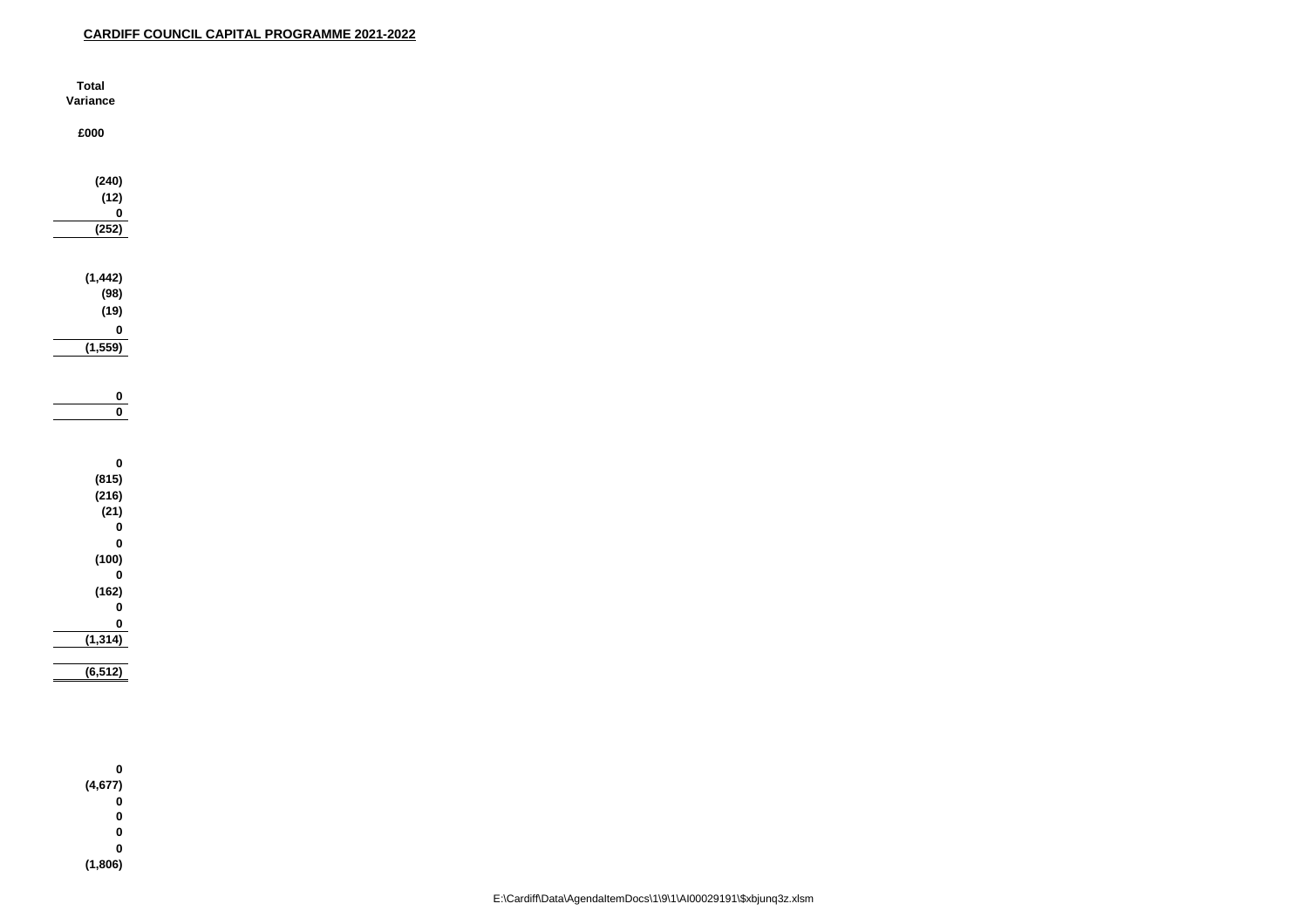**Total** Variance

£000

 $(6, 483)$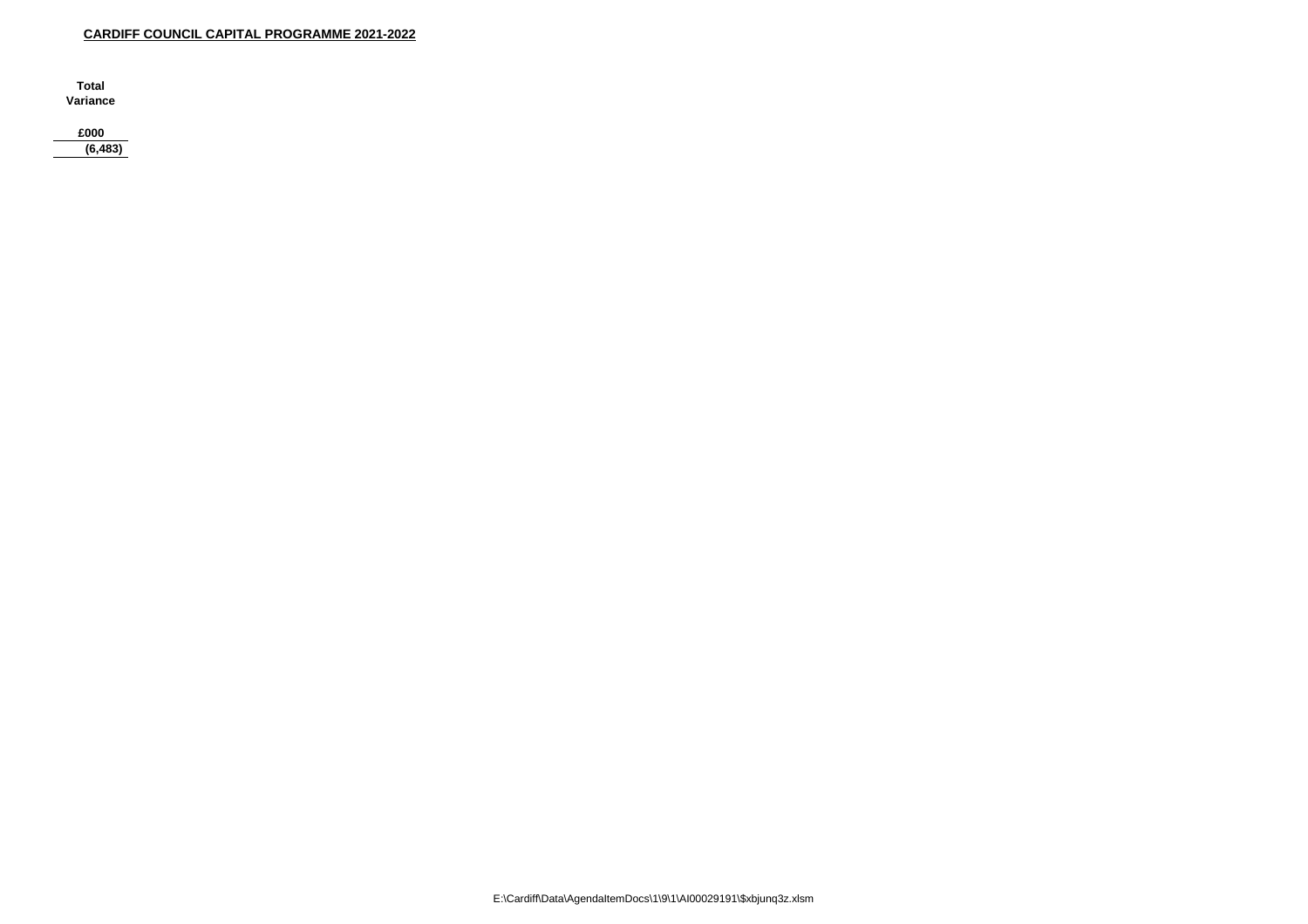| <b>Total</b><br>Variance    |  |  |  |
|-----------------------------|--|--|--|
| £000                        |  |  |  |
| 809<br>(3, 487)<br>(2, 678) |  |  |  |
| (9, 161)                    |  |  |  |

| (353)                               |
|-------------------------------------|
| 0                                   |
| (235)                               |
| (98)                                |
| (801)                               |
| 0<br>O                              |
| 0                                   |
| 0                                   |
| (281)                               |
| (784)                               |
| 0                                   |
| 0                                   |
| 98                                  |
| 318                                 |
| $\overline{(\mathbf{2},}% )$<br>36) |
|                                     |
|                                     |
| (1, 172)                            |
| 0                                   |
| (1, 101)                            |
| O                                   |
| 0                                   |
| 0                                   |
| 0                                   |
| 0                                   |
| (3)                                 |
| (2, 276)                            |
|                                     |
|                                     |
| (579)                               |
| (500)                               |
| (204)                               |

**(1,283)**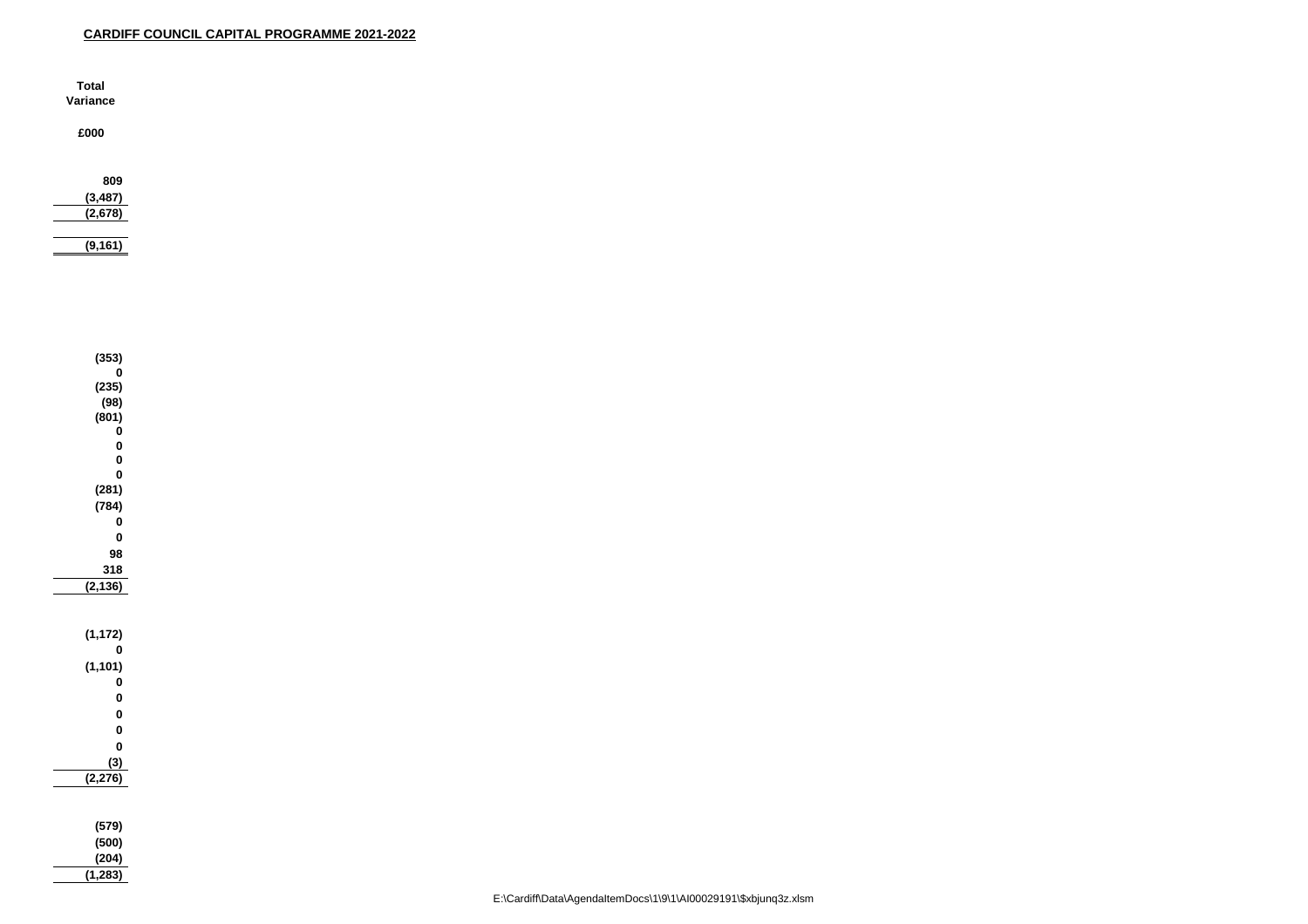| <b>Total</b>            |
|-------------------------|
| Variance                |
|                         |
| £000                    |
| (5,695)                 |
|                         |
|                         |
|                         |
|                         |
| (36)                    |
| $\pmb{0}$               |
| $\pmb{0}$               |
| (36)                    |
|                         |
| $18$                    |
| (248)                   |
| (500)                   |
| $\pmb{0}$               |
| (1, 135)                |
|                         |
| (455)                   |
| (455)                   |
| (695)                   |
| (3, 470)                |
|                         |
| (3,506)                 |
|                         |
| (9,201)                 |
|                         |
|                         |
|                         |
| (1, 550)                |
| $\pmb{0}$               |
| $\bf{0}$                |
| $\pmb{0}$               |
| (360)<br>(1,910)        |
|                         |
|                         |
|                         |
| $\boldsymbol{0}$        |
| $\bf{0}$                |
| $(95)$<br>$0$<br>$(95)$ |
|                         |
|                         |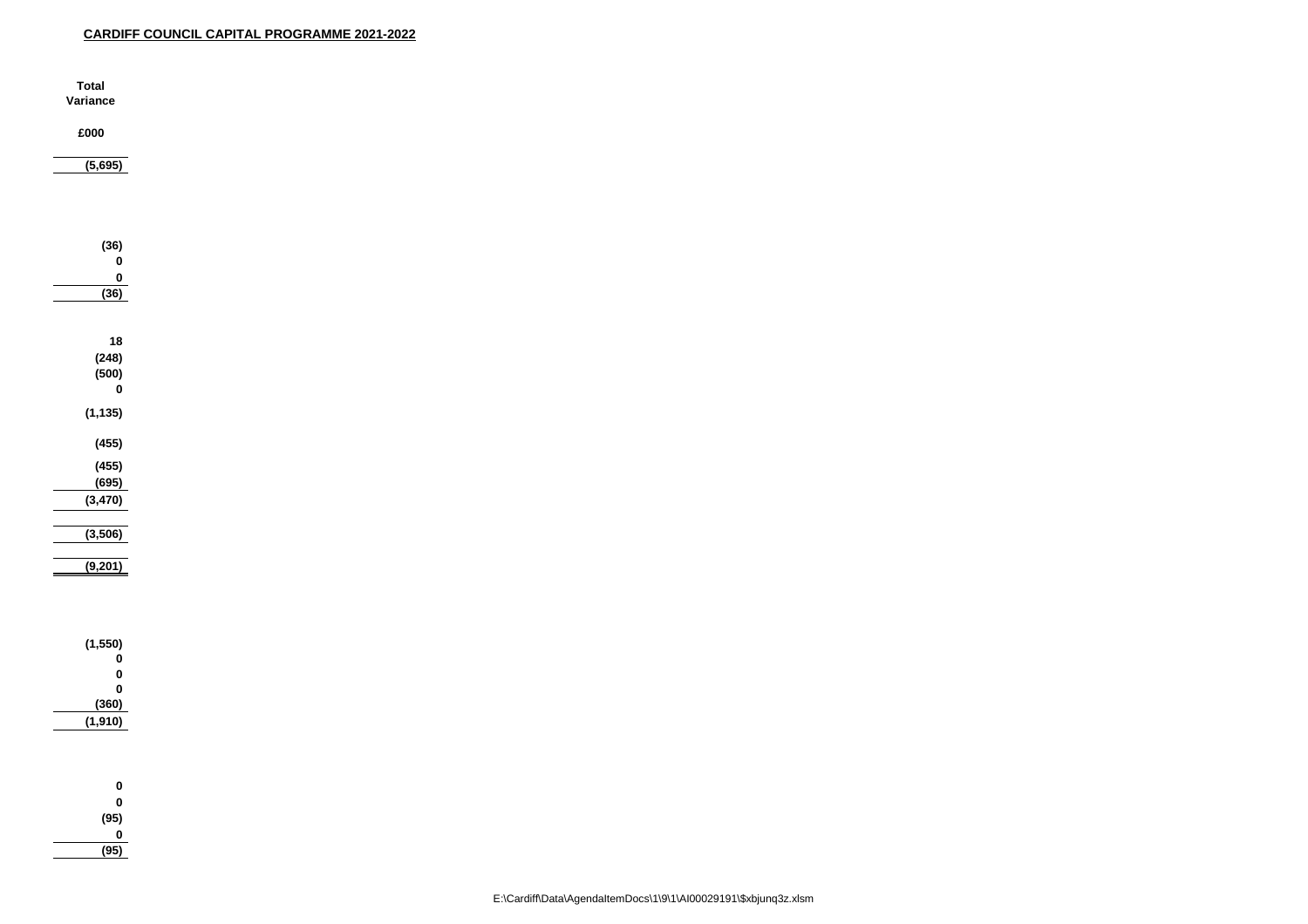**Total** Variance

£000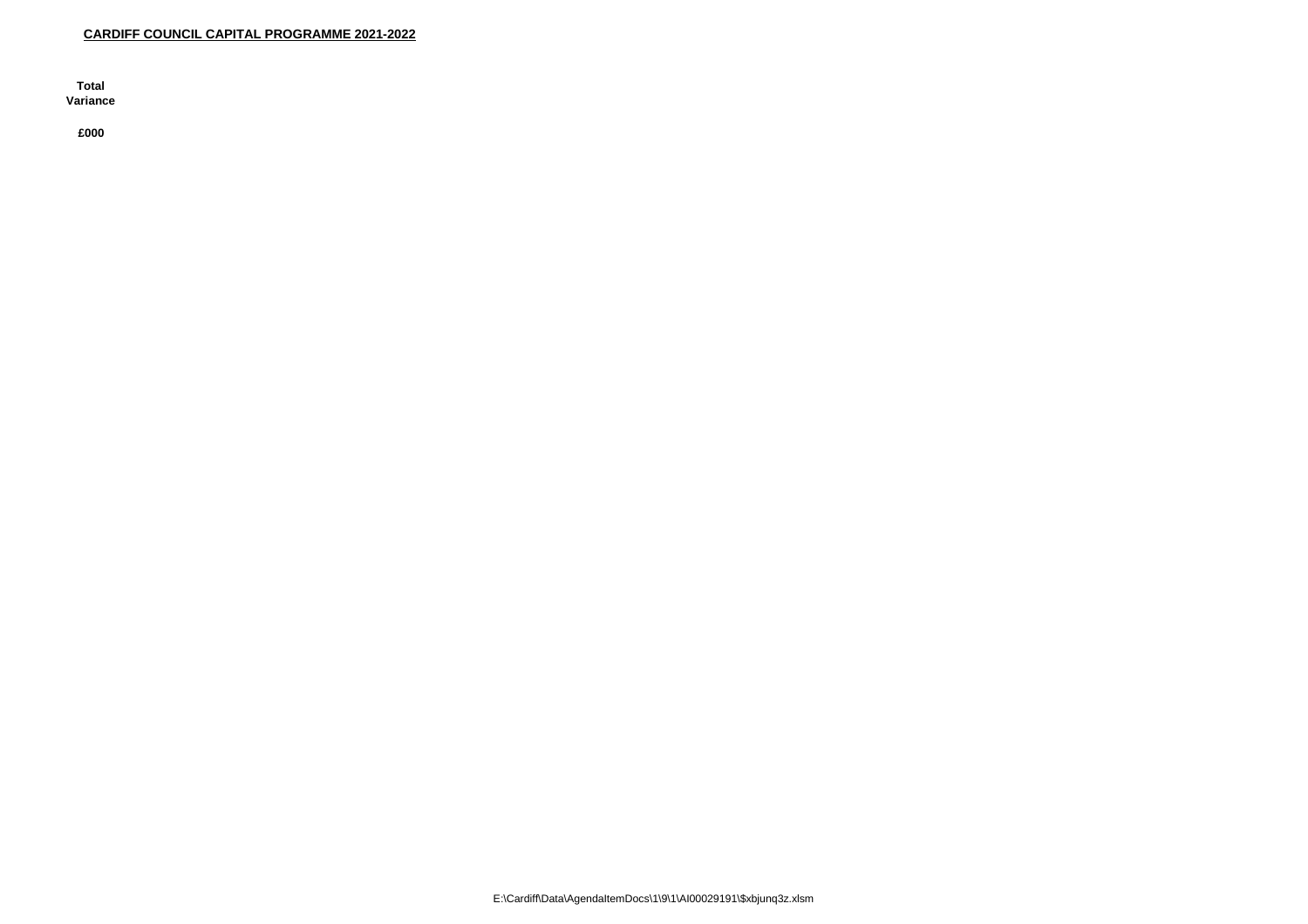| <b>Total</b>     |  |
|------------------|--|
| Variance         |  |
|                  |  |
| £000             |  |
|                  |  |
| (58)             |  |
| (2,674)          |  |
| $\boldsymbol{0}$ |  |
| $\bf{0}$         |  |
| 400              |  |
| (902)            |  |
|                  |  |
| (384)            |  |
| (773)            |  |
| (196)            |  |
| (238)            |  |
| (4, 825)         |  |
|                  |  |
|                  |  |
| (501)            |  |
| (1, 941)         |  |
| $\bf{0}$         |  |
| (136)            |  |
| (185)            |  |
| $\boldsymbol{0}$ |  |
| $\bf{0}$         |  |
| $\bf{0}$         |  |
| $\bf{0}$         |  |
| $\bf{0}$         |  |
| $\bf{0}$         |  |
| (21)             |  |
| 83               |  |
| (1,500)          |  |
| $\bf{0}$         |  |
| (139)            |  |
| (225)            |  |
| (440)            |  |
| (5,005)          |  |
|                  |  |
|                  |  |
|                  |  |
| (172)            |  |
| (172)            |  |
|                  |  |
| (12,007)         |  |
|                  |  |
|                  |  |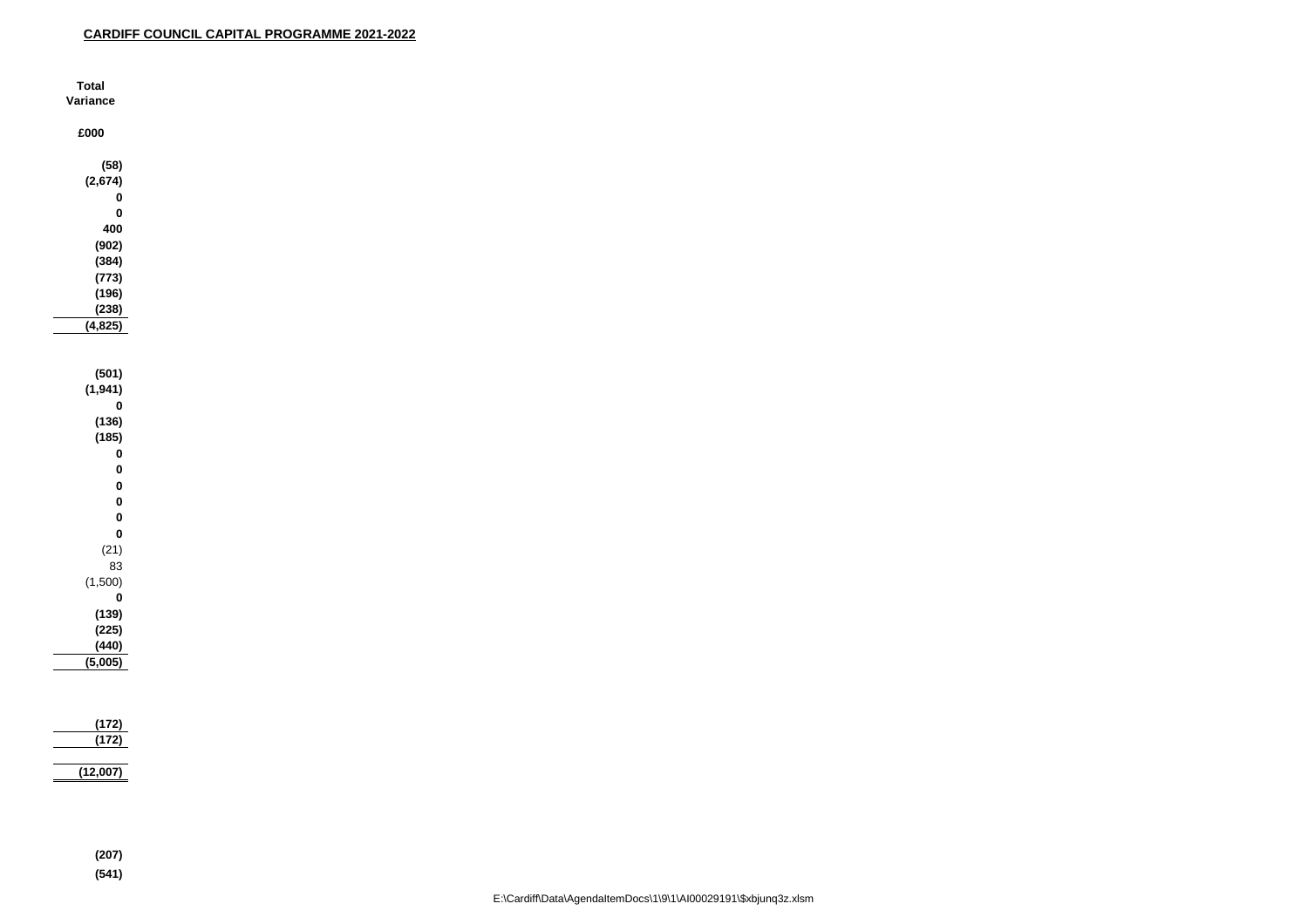**Total** Variance

£000

 $(748)$